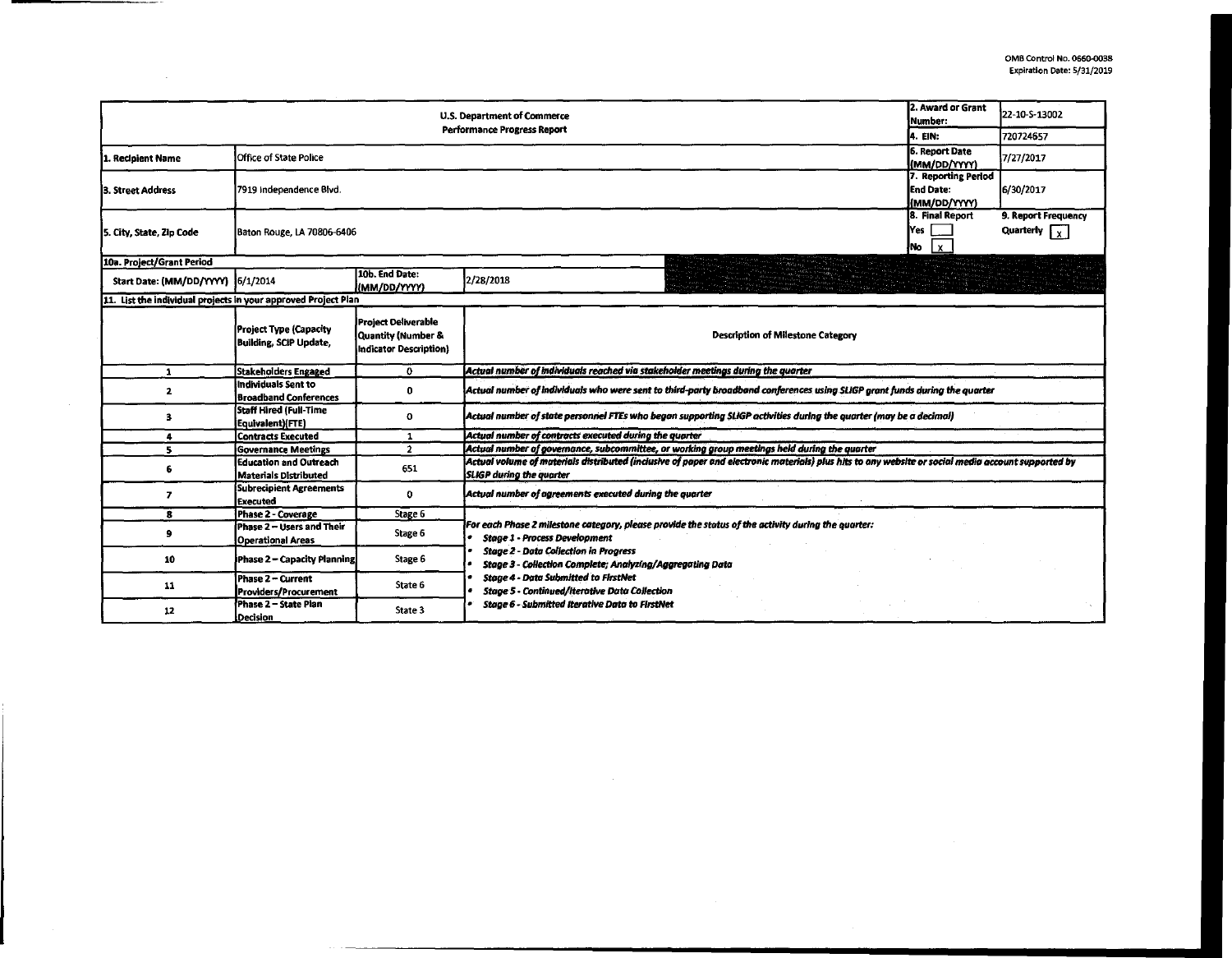11a. Describe your progress meeting each major activity/milestone approved in the Baseline Report for this project; any challenges or obstacles encountered and mitigation strategles you have employed; planned major activit next auarter: and anv additional oroiect milestones or Information. 1. Outreach Attendees: 82 - 2017 LSU Fire & Emergency Training Institute Annual Equipment Show, 138 - 2017 GOHSEP Annual Conference, 19 - Region 2 Interoperability Committee Meeting. 239-TOTAL People attended all outreach presentations. 2. Out of State/Conference Travel: (1) with {4) State Attendees. FirstNet SPOC Kickoff meeting in Dallas, TX. 3. Staff Hires: None. 4. Contract(s) Executed: {1) s. Governance Meetings Held: (2) April 3 - SIEC Broadband Subcommittee, April 26 - SIEC. 6. Outreach: 0-TOTAL Materials Distributed. Twitter: 540-Total followers, 23-Newfollowers, and 52-Tweets as of June 30, 2017. Website: 576 hits, 375 users, 62.2% of sessions were from new visitors. 7. Subrecipient Agreements: None. 8. Data has been collected, compiled and submitted via Dropbox 9/30/15. Additional inputs submitted 9/30/16. 9. Data has been collected, compiled and submitted automatically via CASM and via Dropbox 9/30/15. If the MOST remains active, agencies may continue to submit info and inform the process. Additional Inputs submitted 9/30/16. 10. Data has been collected, compiled and submitted automatically via CASM and via Dropbox 9/30/15. If the MDST remains active, agencies may continue to submit info and inform the process. Additional inputs submitted 9/30/ 11. Data has been collected, compiled and submitted automatically via CASM. If the MOST remains active, agencies may continue to submit info and inform the process. 12. Draft Plan received on 6/19/2017. State plan review and outreach efforts to stakeholders have begun and will be completed by 8/30/2017. 11b. If the project team anticipates requesting any changes to the approved Baseline Report in the next quarter, describe those below. Note that any substantive changes to the Baseline Report must be approved by the Depart Commerce before implementation. No substantive changes anticipated. 11c. Provide any other information that would be useful to NTIA as it assesses this project's progress. LA FirstNet staff continued outreach meetings providing education on the FirstNet project. LA received the Draft State Plan from FirstNet/ATT on June 19, 2017 and have begun a comprehensive review by staff with contractor addition, regional outreach meeting are begin scheduled to provide our public safety partners education on the Draft State Plan. 11d. Describe any success stories or best practices you have identified. Please be as specific as possible. None this quarter. 12. Personnel 12a. If the project is not fully staffed, describe how any lack of staffing may impact the project's time line and when the project will be fully staffed. The project is no longer fully staffed due to a recent resignation. Additionally, staff time will be reduced due to lack of work required to continue education and outreach efforts. No effect to the overall project should 12b. Staffing Table - Please include all staff that have contributed time to the project. Please do not remove Individuals from this table. Job Title **FTE% | Change** Change Change Change Change Change Change Change Change Change Change Change Change Change Technology Consultant 50 Lead and overall technology advisor to all projects. Grant Administrator **1 1999 5 Lead and overall grant administrator for this grant program. No change in the change of the change of the change of the change of the change of the change of the change of the change of** Program Manager **1986 Contract Contract Contract Contract** Lead and overall project implementation and direction. **Lead and develop and implement outreach and education plans. Coordinate outreach to local and tribal jurisdictions, communicate information to key No change Outreach Coordinator 100 stakeholders.** Responsible for technology outreach, education and consultation to the state. Consult and assist public safety agencies on their future needs as well as No change Technology Specialist **1980** 50 plan guidelines. Participate in SCIP updates on Broadband related activities. Act in advisory capacity on all technical matters. Responsible for technology outreach, education and consultation to the state. Consult and assist public safety agencies on their future needs as well as Eliminated Technology Specialist **1.0 plan guidelines. Participate in SCIP** updates on Broadband related activities. Act in advisory capacity on all technical matters. Provide grant administrative and coordination support, including completing progress reports, reimbursements and ensuring grant activities are completed Eliminated on time. Statewide Interoperability Provide oversight for the SLIGP grant, ensuring that all activities are completed on time and within budget. The SWIC will be the primary point of contact [Eliminated]<br>Coordinator (SWIC) contact for consultation with FirstNet, and will work to expand the State's governance structure and ensure the SCIP is updated.